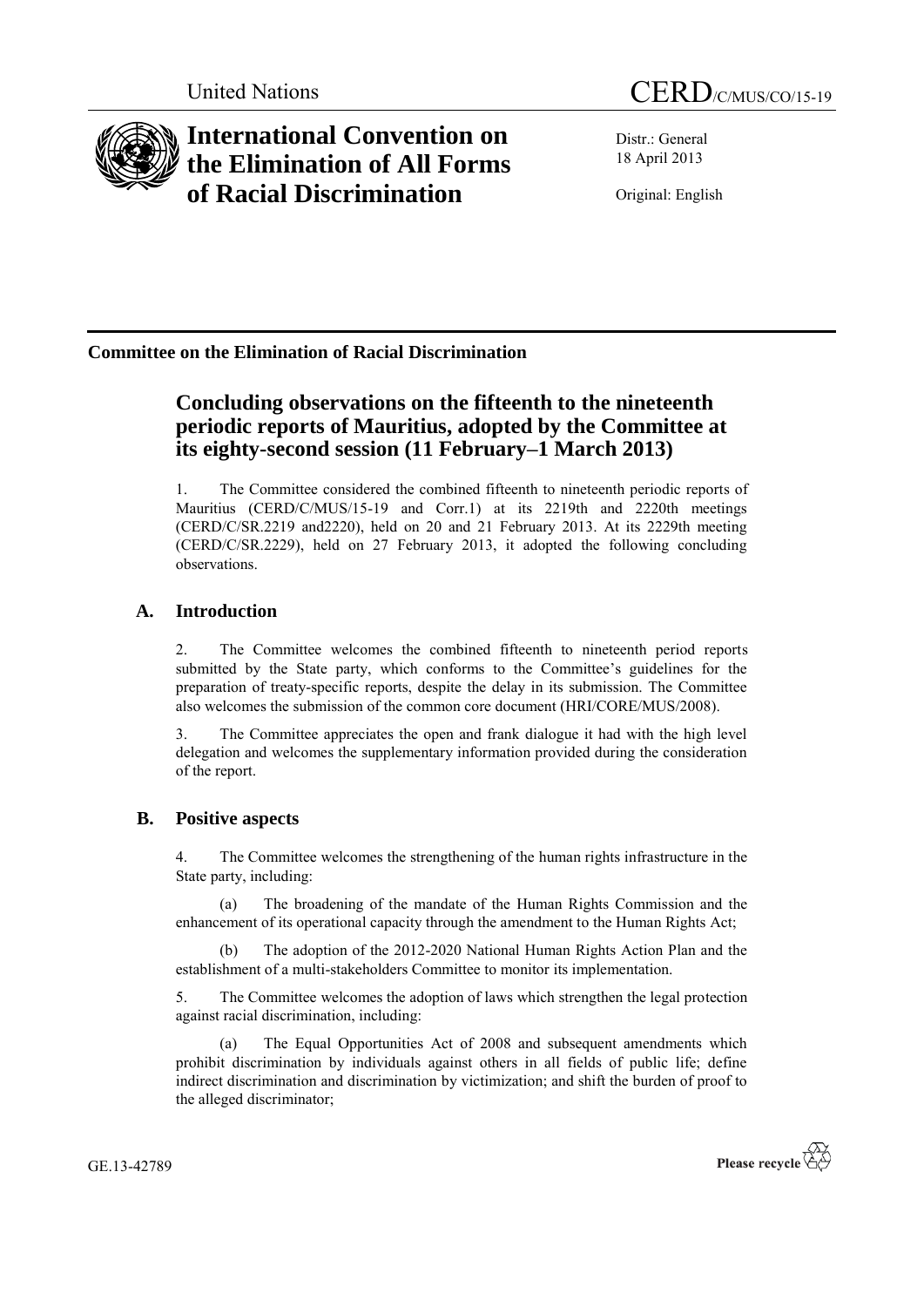(b) The Information and Communication Technologies Act of 2001 which enables the prosecution of hate or racist speech on the Internet.

6. The Committee welcomes the creation and the work of the Equal Opportunities Commission.

7. The Committee welcomes the measures taken to promote cultural rights, such as:

(a) The inscription of Aapravasi Ghat and of *Le Morne* as heritage sites with a view to protect and promote the cultural heritages of slave and indentured labourer descents;

(b) The establishment of language unions, cultural trust funds and centres;

(c) The inclusion of Kreol Morisien and 'Bhujpuri'as heritage language / mother tongue in the primary school curricula.

8. The Committee welcomes the creation and the work of the Truth and Justice Commission; the documentation of historical accounts of slavery and indentured labour; the studies on the consequences of slavery and indentured labour for descendants of slaves and indentured labourers; and the recommendations made by the Commission.

#### **C. Concerns and recommendations**

#### **Application of the Convention in the domestic legal order**

9. The Committee notes that the domestication of human rights treaties ratified by the State party is one of priority actions identified in the National Human Rights Action Plan adopted in 2012.

**The Committee recommends that the State party incorporate the International Convention on the Elimination of all forms of Racial Discrimination into its national legislation and take into consideration the relevant recommendations in its concluding observations (CERD/C/MUS/CO/15-19) in the process of harmonizing its legislation with the Convention.**

#### **Grounds of discrimination**

10. The Committee notes the ongoing revision of the Equal Opportunities Act with a view to extending the State party's capacity to address discrimination (arts. 1 and 5(d) (vii)).

**The Committee encourages the State party in this revision, in accordance with the Convention, to add "language" as a protected ground under the Equal Opportunities Act, as recommended by the Equal Opportunities Commission. In view of the intersectionality between religion and ethnicity in the State party and insofar as the population of the State party affirms identity through religious affiliation, the Committee encourages the State party to guarantee the right of everyone to freedom of religion without distinction as to race, colour, descent, or national or ethnic origin.**

#### **Incitement to hatred and violence**

11. The Committee notes the affirmation by the delegation that, in addition to article 282 of the Criminal Code which prohibits incitement to racial hatred, existing provisions of the Criminal Code enable the prosecution of other criminal acts enumerated in article 4 of the Convention (art. 4).

**The Committee calls upon the State party to cover in its legislation all aspects of article 4 by ensuring that the dissemination of ideas based on racial superiority or**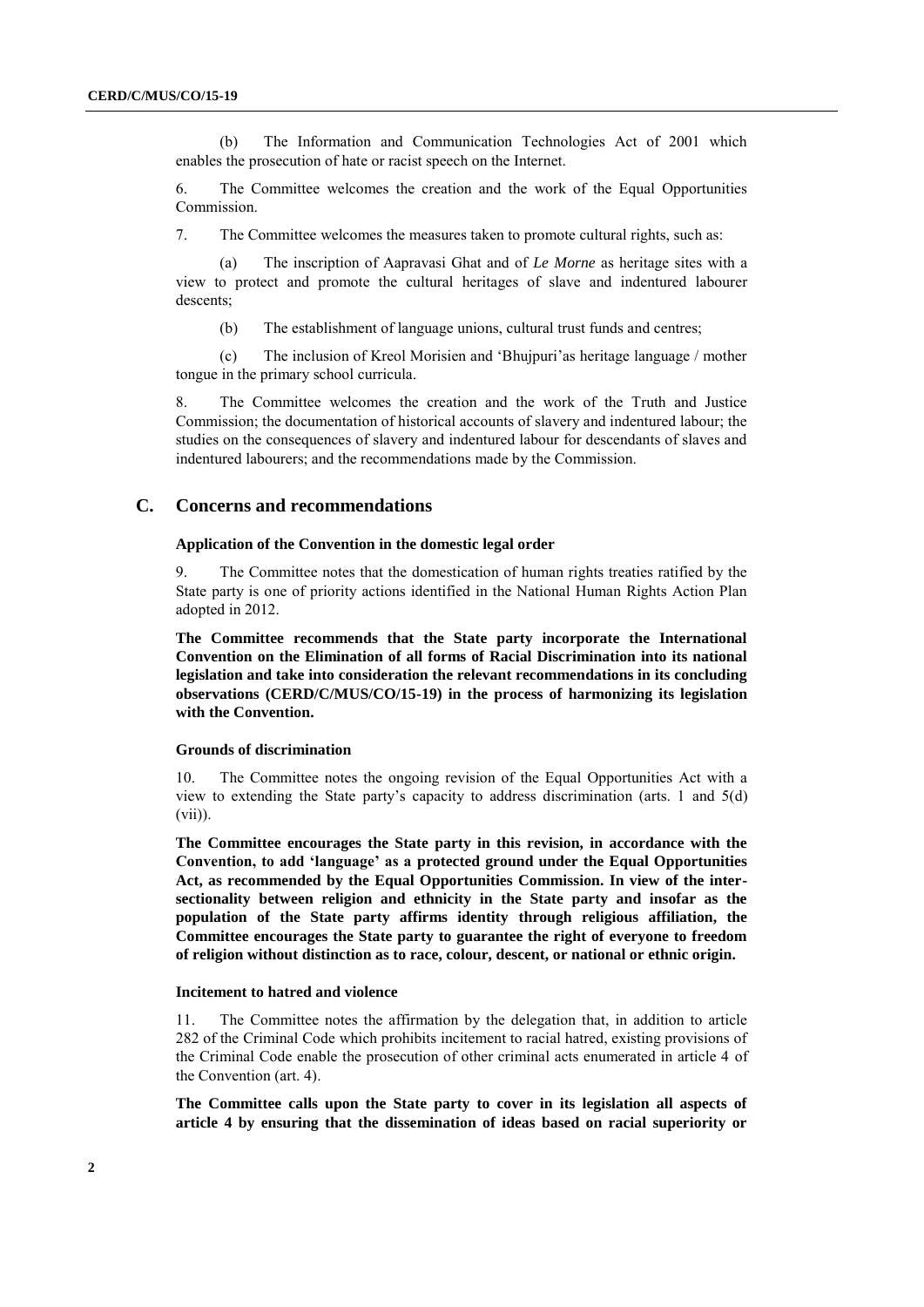**hatred as well as organizations which promote and incite racial discrimination are prohibited. The Committee also recommends that the State party ensure that racial motivation is considered as an aggravating circumstance in the sentencing of crimes. In this regard, the Committee draws the attention of the State party to its general recommendations No. 7 (1985) on legislation to eradicate racial discrimination, No. 15 (1993) on article 4 of the Convention and No. 31 (2005) on the prevention of racial discrimination in the administration and functioning of the criminal justice system.**

#### **Legal remedies for victims of racial discrimination**

12. While acknowledging the merit of reconciliation in dealing with cases of discrimination, as prescribed by the Equal Opportunities Act, the Committee is worried that the approach may not always be appropriate in view of the severity of some offences of racial discrimination (arts. 1, 4 and 6).

**Recalling its general recommendation No. 26 (2000) on article 6 of the Convention, the Committee recommends that the State party ensure that acts of racial discrimination, as defined by article 4, are punishable in the State party"s legislation and that they be dealt with and made to carry sanctions proportional to their gravity.**

#### **Cases relating to racial discrimination**

13. The Committee regrets the paucity of information on complaints and court cases relating to racial discrimination in the report of the State party (art. 6).

**The Committee requests the State party to provide in its next periodic report more detailed information as well as statistics on cases relating to racial discrimination dealt with by courts as well as by non-judicial mechanisms such as the Human Rights Commission, the Ombudsman and the Equal Opportunities Commission. In this regard, the Committee refers the State party to its general recommendation No. 31 (2005).**

#### **Special measures**

14. The Committee notes with concern that the State party's legislation does not provide for special measures to remedy disadvantaged situations experienced by certain ethnic groups. The Committee also notes that, while the Equal Opportunities Act aims to achieve an equitable, fair and just society, its implementation is posited only on the principle of meritocracy (arts 1, 2 and 5).

**The Committee calls upon the State party to consider the implementation of special measures with a view to accelerating the achievement of full and equal enjoyment of human rights by disadvantaged groups. The Committee recommends that special measures be considered to address under-representation of any ethnic group in the field of private and public employment and education. The Committee also urges the State party to raise awareness among the population that special measures are necessary for achieving substantive equality and that their implementation is compatible with the principle of fairness. In this regard, the Committee draws the attention the State party to its general recommendation No. 32 (2009) on the meaning and scope of special measures in the International Convention on the Elimination of all Forms of Racial Discrimination.**

#### **Identity and ethnic relations**

15. The Committee is concerned that the current political classification of the population combines in the same community of 'General Population' groups such as the Creoles and the Franco-Mauritians which do not share the same identity. The Committee is moreover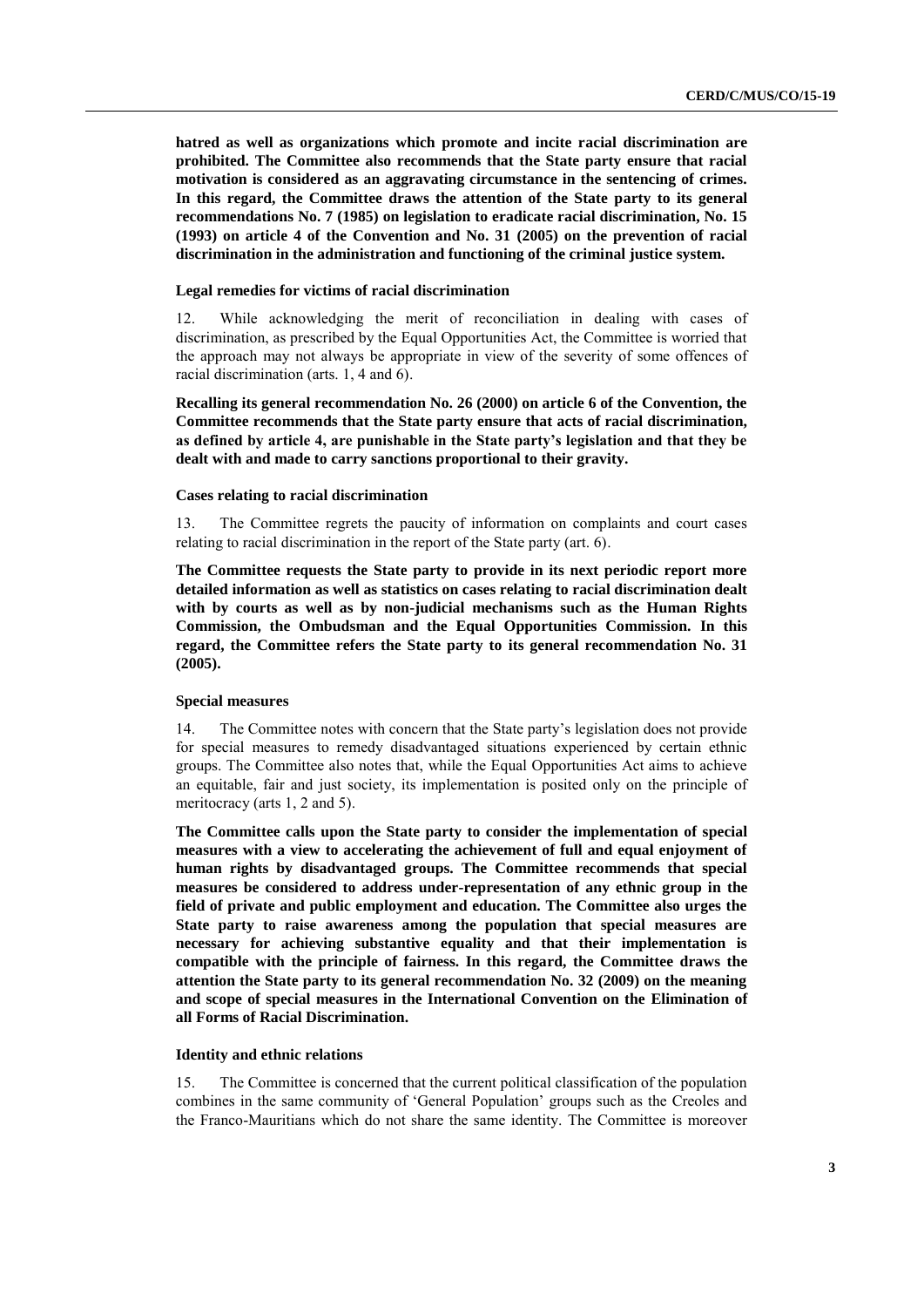concerned that the constitutional classification, established in 1968, may no longer reflect the identities of the various groups in the State party (arts. 1, para. (1) and 4).

**The Committee calls on the State party to lead a consultative reflection on the classification of the various groups of the population. In this regard, the Committee recommends that the State party be guided by the principle of self-identification and refers the State party to its general recommendation No. 8 (1990) on identification with a particular ethnic group.**

16. The Committee is disturbed by the existence of hierarchy along skin colour, ancestry, caste and racial lines in the State party's society, whereby groups are perceived as, or feel, superior or inferior to others. The Committee also regrets that only a few of the recommendations of the Truth and Justice Commission are being implemented (arts. 4 and 7).

**The Committee urges the State party to condemn and take action to eliminate ideas of racial or ethnic superiority by taking measures such as campaign programmes to raise awareness of equality of all and to eliminate negative prejudices regarding certain groups. The Committee also urges the State party to prioritize the implementation of the recommendations of the Truth and Justice Commission, especially those relating to creating a "less racist and elitist society," including through urgent allocation of resources for this purpose.**

#### **Collection of demographic data**

17. The Committee notes the view of the State party that the collection of data by ethnicity is divisive (arts. 2 and 5).

**The Committee is of the opinion that the collection of such data is useful for the State party to define and apply adequate policies aimed at eliminating different forms of discrimination on grounds of race, colour, descent, ethnic or national origin. The Committee, noting the recommendation of the Truth and Justice Commission to gather data disaggregated by gender and ethnic community on social, political and administrative structures of the society, encourages the State party to reconsider this view in line with the Committee"s reporting guidelines (CERD/C/2007/1)**. **The Committee encourages the State party to consult its constituency in the consideration of the most appropriate approaches to this collection of data.**

#### **Political representation**

18. The Committee regrets that it has not been given information about the representation of each community in the State party's political bodies. Moreover, the Committee notes that the State party intends to engage in a process of review of its electoral system with a view to achieving a 'more equitable system which promotes nation building and provides for better representation of women' (art. 5 (c)).

**The Committee recommends that the State party ensure that the new electoral system addresses obstacles to the participation in political life by, and adequate representation of ethnic groups. The Committee requests the State party to include in its next periodic report information on the representation of each ethnic group in the various appointed and elected public bodies, including also details about the participation of women from such groups.**

#### **The Creoles**

19. The Committee notes with concern that the Creoles remain significantly disadvantaged in the enjoyment of economic, social and cultural rights, in spite of the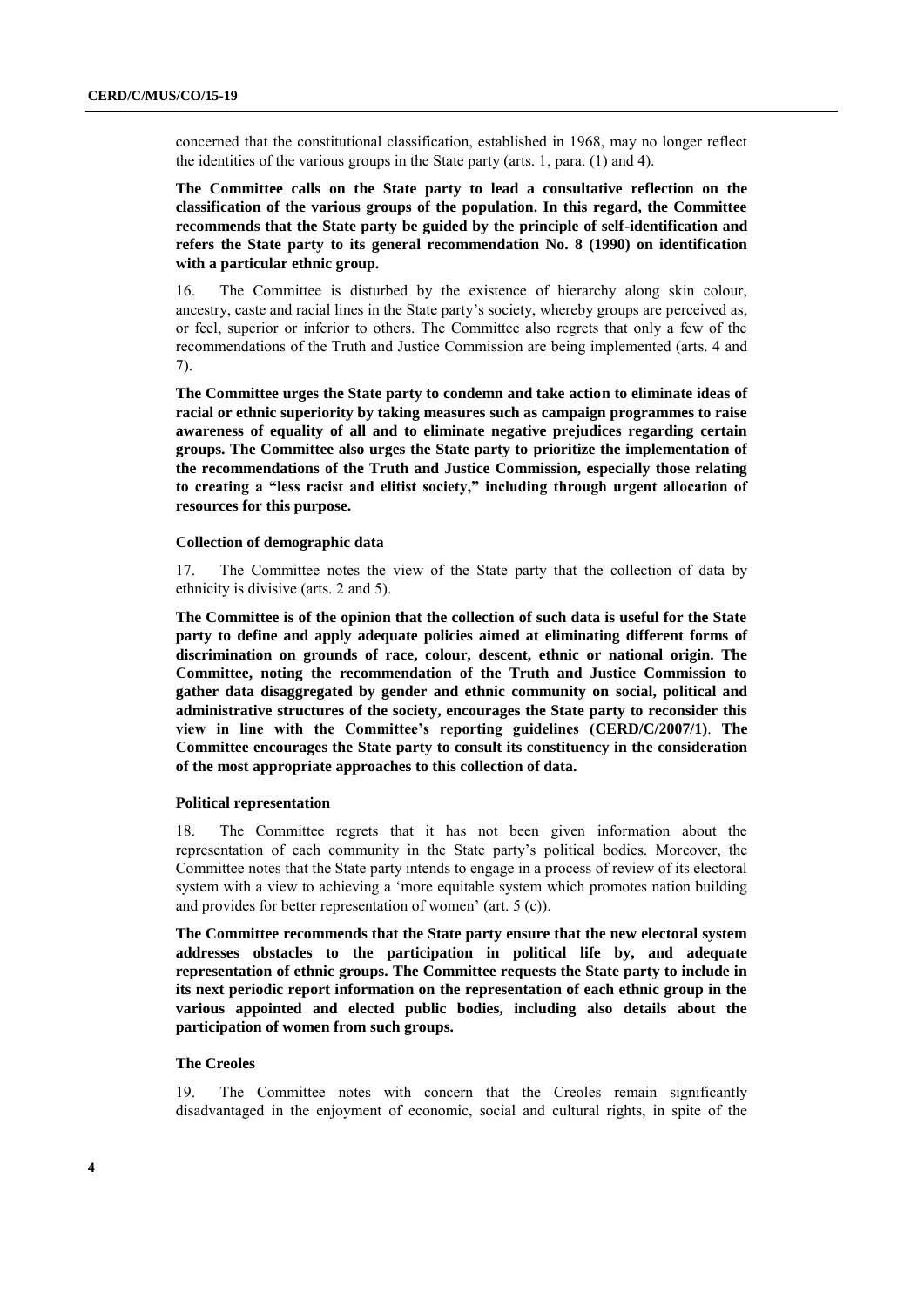implementation of a range of measures benefiting the most disadvantaged segment of the population (art. 5 (e)).

**The Committee recommends that the State party continue to address the disadvantages experienced by the Creoles in the enjoyment of economic, social and cultural rights by implementing measures commensurate with the problem. The Committee requests the State party to include in its next periodic report information on progress achieved in this regard.**

#### **Languages**

20. Noting the information provided by the delegation that Creole is the common language spoken by all groups in the State party and welcoming the introduction of the teaching of Creole and Bhojpuri in primary education, the Committee regrets that it has not been given information on the status of the Creole language as well as the language of teaching in the State party (art. 5 (c)).

**The Committee requests the State party to ensure that proper status is given to the languages spoken by the various groups of the population. The Committee also calls on the State party to eliminate language barriers to equality and to the enjoyment of civil and political rights as well as economic, social and cultural rights, in particular the right to education.**

#### **Situation of the Chagossians**

21. While welcoming the measures taken by the State party to alleviate the sufferings of the Chagossians displaced from the island of Diego Garcia and other islands of the Chagos archipelago, the Committee remains concerned that they have not been able to exercise their right to return to their land (arts. 5 (d), 11).

**The Committee recommends that the State party continue to seek all possible ways for remedying the injustice done to the Chagossians displaced mainly from the island of Diego Garcia and other islands of the Chagos archipelago.**

#### **Migrant workers**

22. The Committee remains concerned at reports of poor working and living conditions of migrant workers, despite the measures taken such as the adoption of the Occupational Safety and Health (Employees' Lodging Accommodation) Regulation in 2011. (arts. 1 and 5).

**The Committee calls on the State party to ensure effective investigation, prosecution and sanction of employers responsible for violations of the rights of migrant workers and to make sure that applicable laws enable an adequate protection of migrant workers. The Committee draws the attention of the State party to its general recommendations No. 30 (2004) on non-discrimination against non-citizens.**

#### **Gender-related dimension of racial discrimination**

23. The Committee expresses concern at the exception to the principle of nondiscrimination provided for under Section 16 (4) of the Constitution regarding the application of personal law, which violates the provisions of the Convention insofar as it affects women of certain ethnic groups because of their religious affiliation (art. 5).

**The Committee urges the State party to abrogate the exception to the principle of nondiscrimination provided for under Section 16 (4) of the Constitution in the context of the constitutional reforms. The Committee refers the State party to its general recommendation No. 25 (2000) on gender-related dimensions of racial discrimination.**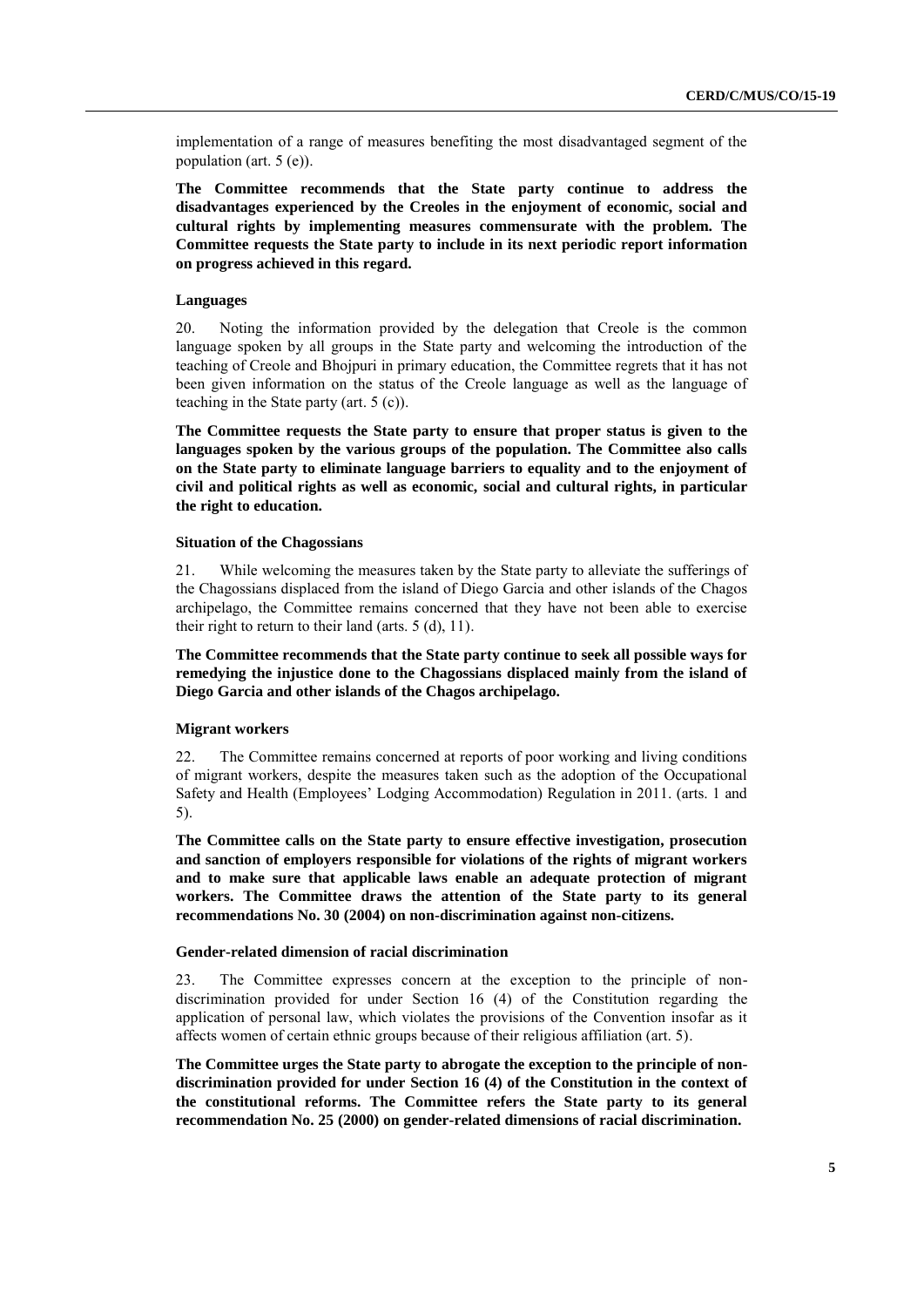#### **De facto segregation**

24. The Committee regrets that the report of the State party did not provide information on the measures taken to give effect to the provisions of article 3 of the Convention (art. 3).

**The Committee requests that the State party include in its next periodic report information on the legislative, judicial, administrative or other measures taken to prevent, prohibit and eradicate de facto racial segregation. The Committee also advises the State party to ensure that its social housing programme does not result in a situation of residential de facto racial segregation. In this regard, the Committee refers the State party to its general recommendation No. 19 (1995) on racial segregation and apartheid.**

#### **D. Other recommendations**

#### **Ratification of other treaties**

25. Bearing in mind the indivisibility of all human rights, the Committee encourages the State party to consider ratifying those international human rights treaties which it has not yet ratified, in particular treaties the provisions of which have a direct bearing on the subject of racial discrimination, such as the 1990 the International Convention on the Protection of the Rights of All Migrant Workers and Members of Their Families.

#### **Follow-up to Durban Declaration and Programme of Action**

26. In light of its general recommendation No. 33 (2009) on follow-up to the Durban Review Conference, the Committee recommends that the State party give effect to the Durban Declaration and Programme of Action, adopted in September 2001 by the World Conference against Racism, Racial Discrimination, Xenophobia and Related Intolerance, taking into account the outcome document of the Durban Review Conference, held in Geneva in April 2009, when implementing the Convention in its domestic legal order. The Committee requests that the State party include in its next periodic report specific information on action plans and other measures taken to implement the Durban Declaration and Programme of Action at the national level.

#### **Amendment to article 8 of the Convention**

27. The Committee recommends that the State party ratify the amendments to article 8, paragraph 6, of the Convention, adopted on 15 January 1992 at the fourteenth meeting of States parties to the Convention and endorsed by the General Assembly in its resolution 47/111. In this connection, the Committee cites General Assembly resolutions 61/148, 63/243 and 65/200, in which the Assembly strongly urged States parties to accelerate their domestic ratification procedures with regard to the amendment to the Convention concerning the financing of the Committee and to notify the Secretary-General expeditiously in writing of their agreement to the amendment.

#### **Declaration under article 14**

28. The Committee encourages the State party to make the declaration under article 14 recognizing the competence of the Committee to receive and consider individual complaints.

#### **Consultation with organizations of civil society**

29. The Committee recommends that the State party continue consulting and expanding its dialogue with organizations of civil society working in the area of human rights